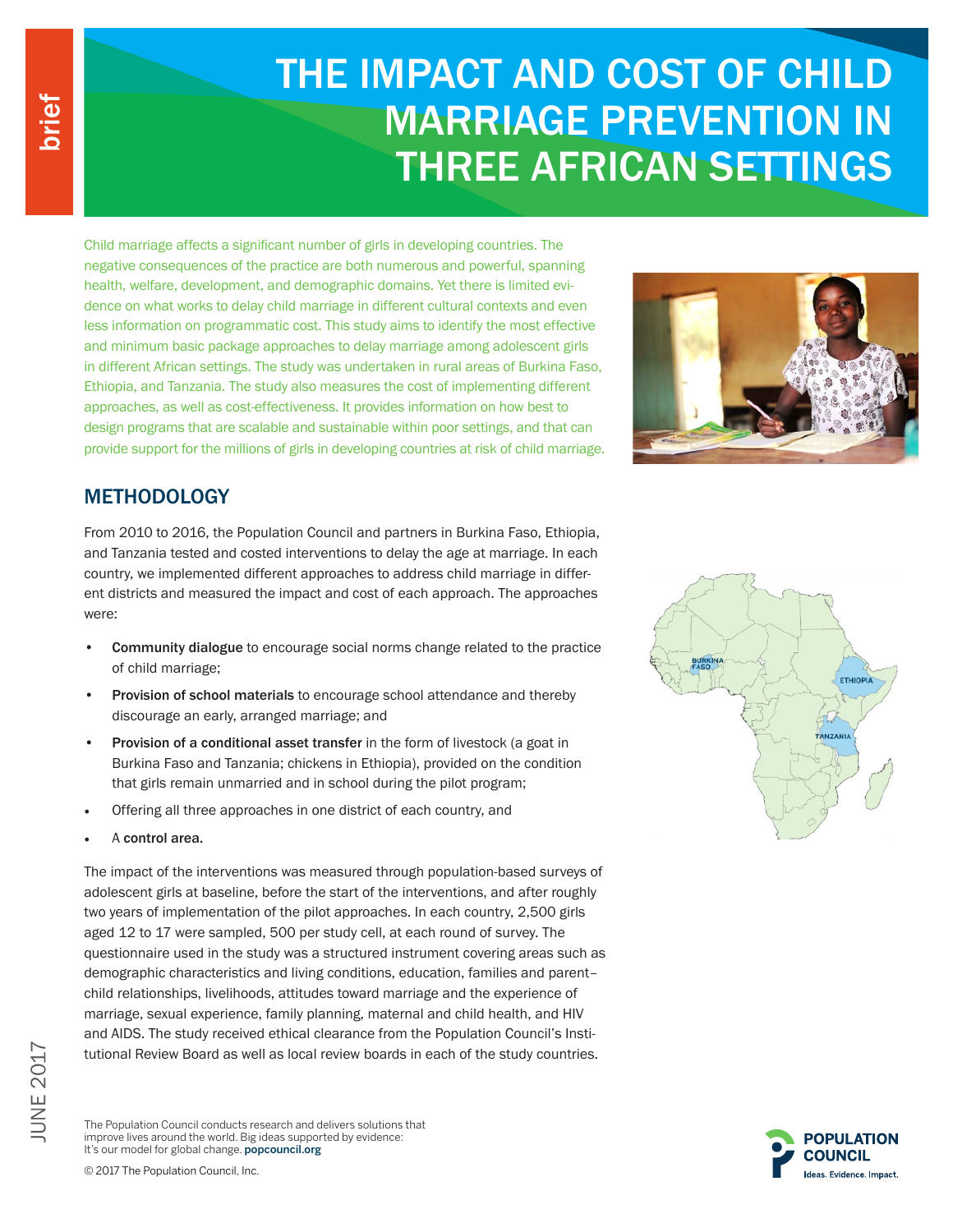## ANALYSIS

The outcome of the study is the percent of girls who have ever been married. Multivariate models controlled for age, socioeconomic status, ethnic group, and religion. Analysis was stratified by site and younger (age 12 to 14) and older (age 15 to 17) adolescents. In Burkina Faso and Tanzania, separate multivariate models are presented for each intervention site, with reference to the control. For these two countries, we present risk ratios (RRs) and 95% confidence intervals for residence in the intervention sites versus the control site, at endline. For Ethiopia, unfortunately, the control site proved to be significantly different from the intervention sites because it was a resettlement area for people from other parts of the country, and the populations in this area were largely unfamiliar to each other. Marriage arrangements in Ethiopia are rooted in family ties and the desire to strengthen bonds between families who are known to each other and/or neighbors. As a result, we model the RR of being married at endline in each of the sites, with reference to the baseline. In addition, we did not assess the child marriage outcome for girls aged 12 to 14 in Burkina Faso, due to too few cases of marriage among this age group at both baseline and endline.

## RESULTS

Table 1 shows the risk ratios for Burkinabe and Tanzanian girls having ever been married at endline, with reference to the control sites. In Burkina Faso, girls aged 15 to 17 residing in the community dialogue arm had over two-thirds less risk (RR = 0.33) of being married compared to those in the control site. In Burkina Faso, additional analysis demonstrated that the conditional asset site was significantly different from the control site at both baseline and endline, which was impossible to control for in the multivariate models. Thus, the conditional asset arm was eliminated from the analysis of results from Burkina Faso.

In Tanzania, the comprehensive model was significantly associated with a delay in marriage among girls 12 to 14. Girls 12 to 14 residing in the comprehensive site had twothirds less risk of being married compared to girls in the control site (RR = 0.33). Tanzanian girls 15 to 17 residing in the conditional asset transfer site had roughly half the risk of being married compared to girls in the control site (RR = 0.52).

Prior to the account development phase, MCI conducted market research with adolescent girls who were in rural and urban areas, in school and out of school, and younger and older to determine their cash flows, their money management needs and their preferences for a savings product.

TABLE 1: Adjusted $1$  risk ratios (95% confidence intervals) for Burkinabe and Tanzanian girls having ever been married at endline, with reference to the control group, by study cell and age group

|                     | Age 12 to 14                                 | Age 15 to 17               |  |  |
|---------------------|----------------------------------------------|----------------------------|--|--|
| <b>BURKINA FASO</b> |                                              |                            |  |  |
| Community dialogue  |                                              | 0.33<br>$(0.19, 0.60)$ *** |  |  |
| Education promotion |                                              | 0.99<br>(0.66, 1.49)       |  |  |
| "Full" model        |                                              | 0.77<br>(0.52, 1.15)       |  |  |
| <b>TANZANIA</b>     |                                              |                            |  |  |
| Community dialogue  | 1.13<br>(0.48, 2.68)                         | 0.74<br>(0.43, 1.27)       |  |  |
| Education promotion | 0.70<br>0.99<br>(0.30, 1.65)<br>(0.64, 1.53) |                            |  |  |
| Asset transfer      | 0.41<br>(0.15, 1.15)                         | 0.52<br>$(0.30, 0.91)^*$   |  |  |
| "Full" model        | 0.33<br>$(0.11, 0.99)^*$                     | 0.59<br>(0.34, 1.01)       |  |  |

*Note: Weighted data. 1 Adjusted for age, religion, ethnicity, and socioeconomic status.*

*\* p < 0.05. \*\* p < 0.01. \*\*\* p < 0.001.*

Among girls aged 12 to 14 in Ethiopia, those residing in the community dialogue site at endline had over half the risk of being married compared to their counterparts at baseline (RR = 0.42). Girls 12 to 14 in the education promotion arm had 90 percent less risk of being married at endline compared to their counterparts at baseline (RR = 0.09). Among girls aged 15 to 17, those residing in the conditional asset transfer arm and the comprehensive model had roughly half the risk of being married at endline compared to their counterparts at baseline (RR = 0.57 for conditional asset transfer; RR = 0.38 for comprehensive model).

## COST PER GIRL SERVED

Table 2 shows the cost per girl served per year for the different intervention models. It should be noted that this is the cost to implement the activities and support girls through various approaches. Because the community dialogue model did not target girls alone, we estimated the magnitude of the population reached using population estimates and the percent of girls at endline who had heard about or participated in the social norms change activities.

Costs varied significantly between country and approach. In all countries, community dialogue and school promotion cost roughly the same: from \$9 to \$20 per community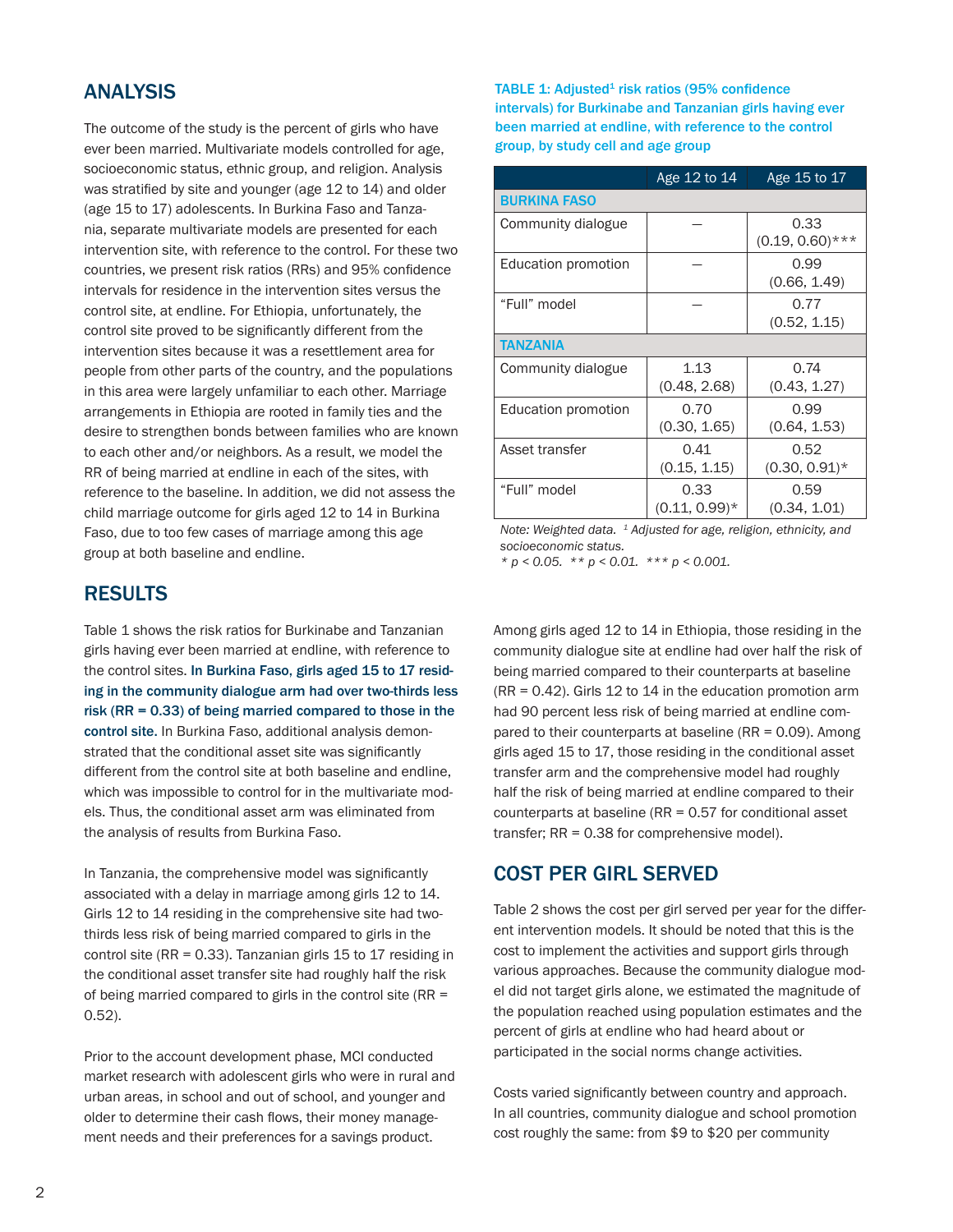member served for community dialogue and from \$13 to \$20 per girl served with school supplies. The conditional asset transfer and the comprehensive models were the most costly to implement. In particular, provision of livestock and the comprehensive model were expensive in Tanzania, perhaps related to elaborate logistics required to purchase, store, and transport goats and to ensure the quality of the goats procured. Curiously, the full model in Ethiopia was cheaper to implement (\$29 per girl per year) compared to the conditional asset transfer of two chickens per girl per year. Further examination of costing data suggested that fewer girls in the comprehensive arm received chickens at all rounds of the study, perhaps reflecting their failure to meet the project's criteria.

## **CONCLUSION**

The study provided several valuable lessons for the design of child marriage prevention programs in sub-Saharan Africa.

#### Simple, cost-effective interventions can be effective in delaying child marriage

Research results found that simple, cost-effective interventions can be effective in addressing child marriage. Interventions that prove to be effective vary across contexts and the age group of the girl. Effective interventions for younger adolescents aged 12 to 14 may differ from those that are effective for older girls 15 to 17, partly because the marriage market and community perceptions change once girls start getting older. Overall, we found that more economic interventions, such as conditional asset transfers, seemed to work for older adolescents, especially those in Tanzania and Ethiopia.

TABLE 2: Cost per girl/person served per year, by model and country

|                               | <b>BURKINA</b><br><b>FASO</b><br>$(n=3,235)$ | <b>ETHIOPIA</b><br>$(n=5, 167)$ | <b>TANZANIA</b><br>$(n=4, 154)$ |
|-------------------------------|----------------------------------------------|---------------------------------|---------------------------------|
| Community<br>dialogue         | \$12                                         | \$20                            | \$9                             |
| School<br>promotion           | \$13                                         | \$20                            | \$18                            |
| Conditional<br>asset transfer | \$33                                         | \$32                            | \$107                           |
| Comprehen-<br>sive model      | \$60                                         | \$29                            | \$117                           |

#### It is necessary to identify true 'hotspots' for the intervention

Rates of child marriage are changing rapidly in some countries. In settings such as Amhara, Ethiopia, the practice is declining rapidly. In order to maximize investments in child marriage prevention, it is advisable to undertake initial rapid assessments to identify locations where the practice is most common. While DHS surveys may be important sources of information and guidance, we found that marriage markets are extremely localized and vary significantly at the subregional level, a level of estimation that DHS does not provide. For example, the initial country selection for this study included Kenya and Uganda, based on analysis of DHS data. Ultimately, we eliminated these two research sites, given the low levels of child marriage reflected in our baseline surveys. As such, rapid, community-level data collection is currently being undertaken by the Population Council and our partners to identify subregional locations with the highest prevalence of child marriage, in order to maximize investments in prevention.

#### More complex models make it difficult to achieve coverage and quality of implementation

Contrary to common assumptions, the more complex, comprehensive interventions addressing child marriage on a variety of levels were not necessarily more effective than the simple, single-approach models. This is partly due to the difficulty of effectively implementing complex models on the ground. Simpler approaches are less costly and still prove to be effective. We recommend implementation of these streamlined approaches in order to maximize the impact of child marriage investments.

#### Attention to coverage of interventions at the population level

In addition to the results presented here, we measured the population-level coverage of each of the interventions by going house-to-house to document the number of participants versus nonparticipants in the project areas. We found extreme variability in coverage of interventions, ranging from 20 to 91 percent. Program managers need to pay attention to coverage of interventions on the ground, ensuring that all eligible girls are offered participation. This is particularly important in rural communities where many sites are remote and inaccessible.